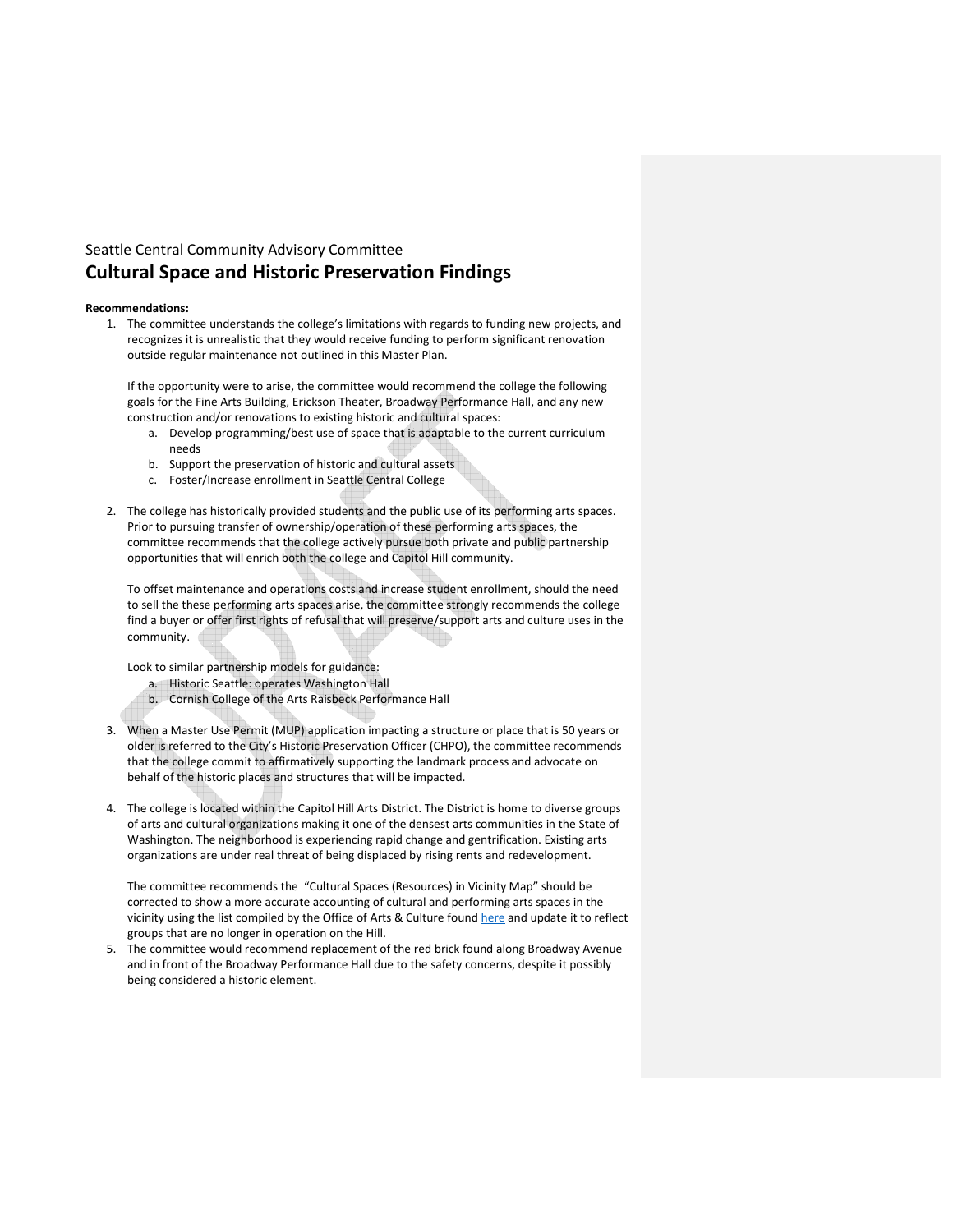Needs Attention: None

Dissenting opinions None

# MIO Boundary / MIO Zoning Designations / Alternatives and Decentralized Options / Planned Projects / Potential Projects

Recommendations:

- 6. The committee currently does not have enough information about height and massing to arrive at an informed recommendation or a consensus regarding maximum building height. Upon review of further information, the committee will make a formal recommendation to be reflected here.
- 7. It is the committee's opinion that the Lenawee building is a valuable asset for the Capitol Hill neighborhood as it one of only a few remaining masonry buildings and has potential to be a designated landmark. Because of this, the committee recommends that the college not include the Lenawee building property in the Major Institution Overlay (MIO) boundary unless it will commit to preservation of the existing structure.
- 8. If the college would like to include properties west of Harvard Ave, the committee recommends the college to consider the three parcels south of the Presbyterian Church for inclusion in the Major Institution Overlay (MIO) boundary as they currently represent great redevelopment potential and are unlikely to be designated as landmarks.
- 9. "Initiate campus environmental upgrades, to enhance the physical environment for students, the community, and its visitors. Improvements will be tied to major projects to assist in funding."

The statement above does not provide targets or goals to measure against in the future. The committee recommends the college propose measurable objectives regarding environmental sustainability.

10. The college plans to consolidate educational spaces north of Pine Street in order to reduce the need for students to cross Pine Street between classes with the intent for Those spaces south of Pine Street to be occupied by organizations focused on the arts. The committee's supports a safer student experience but is concerned the performing arts spaces will be redeveloped for uses other than the arts – such as market rate housing or retail. The committee recommends the college commit to finding solutions for the properties south of Pine Street that meet the arts & culture needs of the community as well as the college.

### Needs Attention:

11. The committee is both under informed and divided regarding height limits and bulk. McCaela, Adam and Michael S are supportive of a 105' height limit. Although, McCaela expressed concern about such a tall structure being located adjacent to Cal Anderson Park and the consequences it

Commented [SM1]: Specifically, what information do you want to see?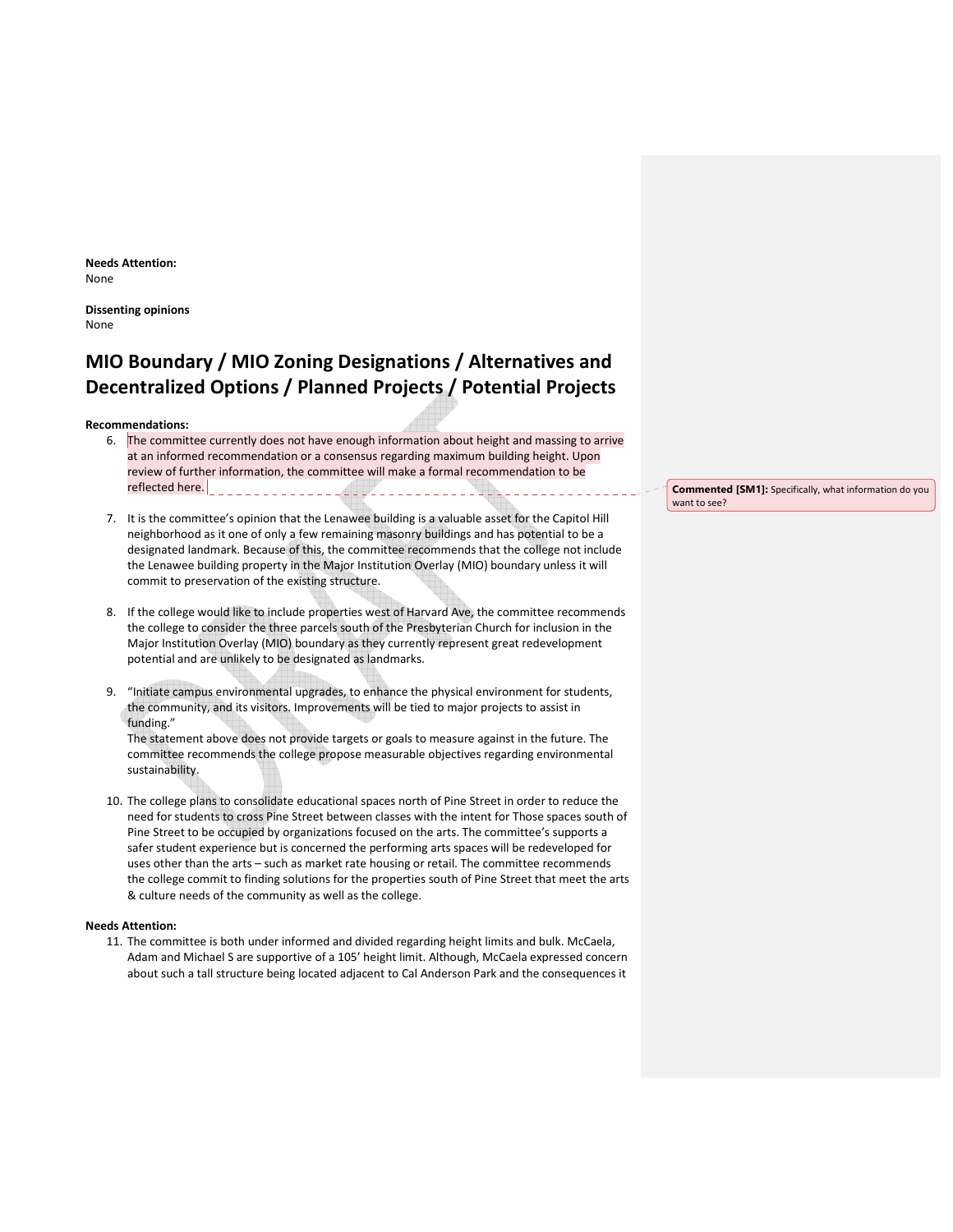would have. On the other side, Don and Jacobi are concerned with the 105' height limit being extended to structures west of Harvard and along E. Howell Street and the negative impact the height could have on historic preservation and scale.

12. The committee is requesting the college to provide a massing study and fly through visualization to inform further discussion about height limits for the proposed new parcels in the MIMP and assess impacts of the proposed 105' height on the existing scale of the neighboring area, particularly along Harvard Avenue, East Howell Street, and adjacent to Cal Anderson Park. Also desirable would be an assessment of any impact, positive or negative, that taller structures would bring to the existing neighborhood.

### Dissenting opinions:

# Campus Security Guidelines

#### Recommendations:

- 13. Street access around campus: The pedestrian and vehicular access to the buildings on all sides of the college including but not limited to along Harvard Avenue, Broadway, and Howell extensions both to Cal Anderson Park to the east, and the walkway north of The Broadway Edison building between Harvard and Broadway shall be treated to optimize safety for all. These thoroughfares shall address the following considerations:
	- a. Pedestrian street crossings from proposed future housing buildings and residential neighborhoods.
	- b. Maximize use of pedestrian accessibility at all locations to build safety in activated spaces.
	- c. Street calming measures along Harvard to reduce the speed and size of vehicles. This may include creating a pedestrian street or Stay Healthy street.
- 14. Unifying campus environment: New building construction shall be designed to meet a unifying standard for campus infrastructure to tie the campus together as one campus. Where feasible, existing infrastructure should be altered to match the same standards and requirements. This will ensure people are aware of the boundaries of the campus and feel welcome in the public spaces. These modifications shall address the following considerations:
	- a. Provide lighting improvements along building facades and streets, sidewalks to promote nighttime activities and safety.
	- b. Unify wayfinding that clearly articulates locations, access points, and routes through campus.
	- c. Tie signage and graphics within the campus together into one unified campus.
	- d. Provide plantings, hardscape, and building materials that encourage safety while promoting natural, organic forms that the community can respect and protect.
	- e. Provide transparency opportunities per Recommendation #4.
- 15. The E Pine plaza: When the Plaza is redeveloped, it should provide opportunities to recognize the long history of protest on the square to optimize for the future continued use for free speech and congregation of the public. The infrastructure of the plaza shall encourage:
	- a. Access to transportation at the adjacent bus stops, light rail, and streetcar;
	- b. The slopes and stair access for ADA accessibility from Harvard into the plaza;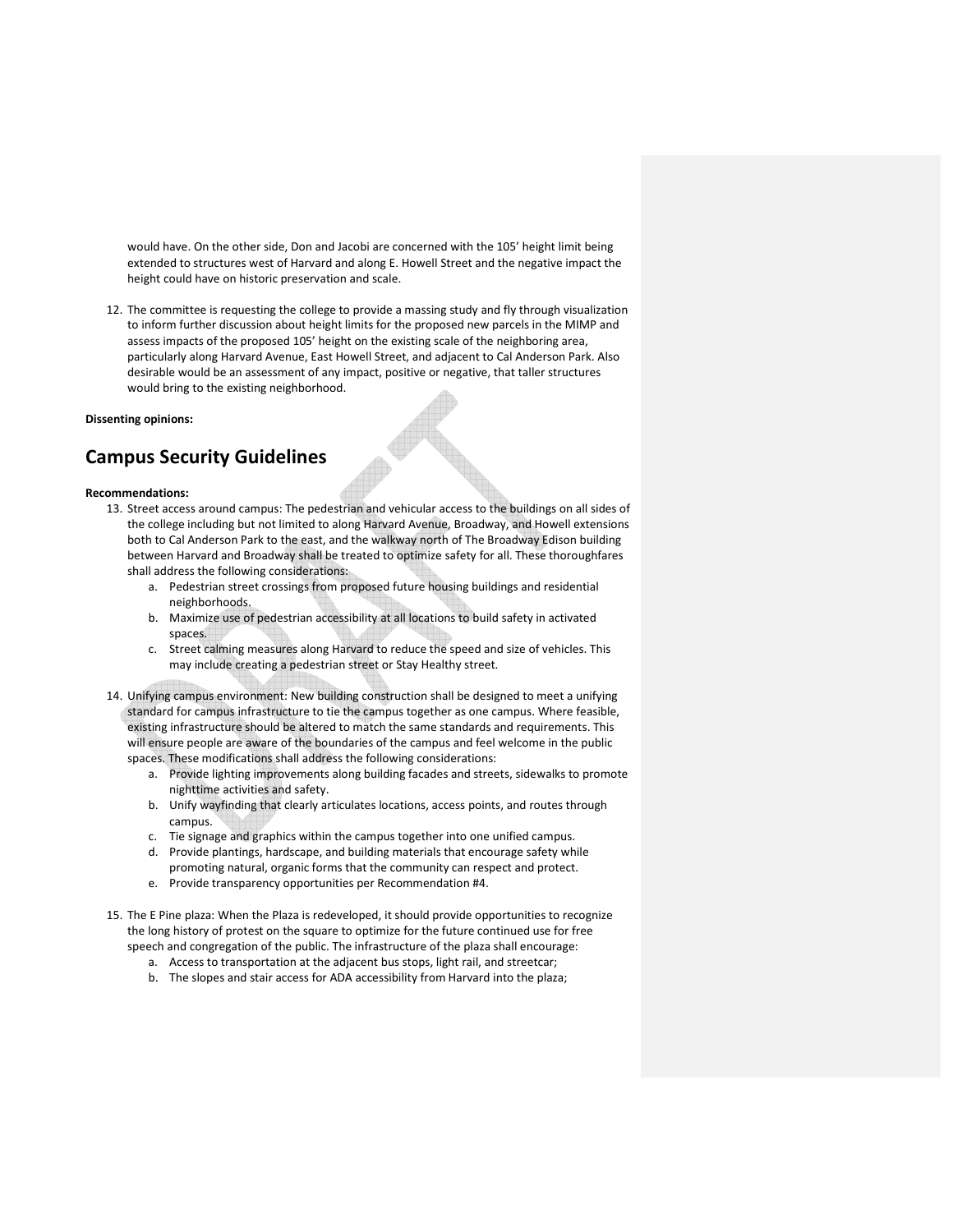- c. Connection to the Broadway Performance Center;
- d. Retention of sense of respite with green space, trees, and scale from the traffic and activity of E Pine and Broadway.
- 16. Equitable safety: Evaluate the considerations of Crime Prevention Through Environmental Design (CPTED) to ensure requirements selected are relevant for non-discriminatory and equitable safety around the campus. Many objects within the CPTED principles have been considered threatening to people based on implicit biases. Acknowledge that environmental design tactics often promulgate existing prejudices and result in BIPOC being reported to police more often than white people. All measures implemented shall minimize threats for all people from public, staff, and authority (administration, police, etc.).
	- a. Strive for a culture of connection and belonging with safety as the outcome.
	- b. Create solutions for more interior active spaces along street fronts to encourage "eyes on the street". This approach may include interior renovation of existing buildings to remove private offices from street facades to provide student activity groups and resources.
- 17. Build inclusive community: The diverse community of and around Seattle Central College shall be actively welcomed on the campus. They shall be recognized to emphasize the surrounding community and provide safety for all groups. The buildings and alleys surrounding the campus are all intertwined to the safety and community of everyone. The college can support a safe community through the following considerations:
	- a. Foster a campus environment welcoming to all where people may enter buildings with or without student/staff identification.
	- b. Provide porosity of campus buildings through glazing, materiality, and scale that create welcoming spaces for all.

# Needs Attention:

- 18. Lighting on the walkways and facades of Broadway and Harvard Avenue for safety at night.
- 19. Address the safety and public access of the Howell extension through the campus to promote public and SCC use.

Dissenting opinions:

# Parking and Transportation Provisions

Recommendations:

Needs Attention:

Dissenting opinions:

Bike Rack: Introduction/Values/Outcomes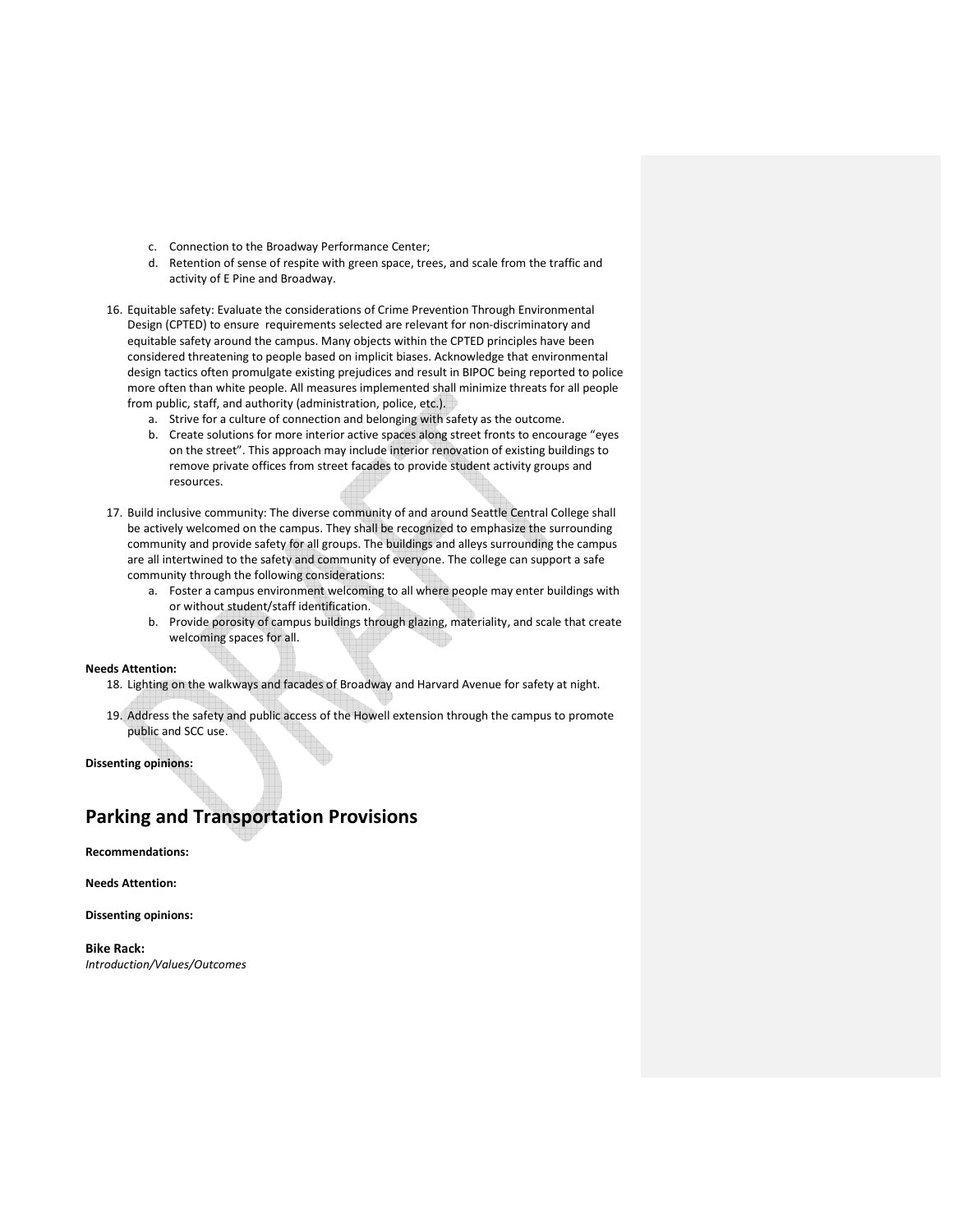• The committee spoke at length throughout this process about the potential negative effects of redevelopment and increased height on remaining historic structure and local community character diversity and values, especially around Pine Street and west of Harvard. The college's proposed to expand the MIMP boundary west of Harvard could threaten buildings that might be worthy of landmark designation, and the uncertain future of the college's holdings south of Pine could make these important community spaces vulnerable to redevelopment.

### Parking and Transportation Provisions

• The throughway on Howell presents an opportunity to create an engaging pedestrian connection to Cal Anderson Park. Considerations for universal accessibility should be made (example: stair to Harvard).

### Streetscape and Circulation

## Open Spaces and Green Space Standards

#### Architectural Character and Design

- The group talked about alignment with the Pike Pine Conservation Overlay within the context of historic preservation. While certainly aligned, we think this topic should be resurfaced during the meeting regarding architectural details. Here's a draft recommendation for the group to consider:
	- o Seattle Central College is partially located within the Pike Pine Conservation Overlay, which aims to preserve the auto-row character and history of the buildings through façade preservation incentives, adaptive reuse, and complimentary architectural details in new construction. Any further modifications to the buildings within the Overlay shall be subject to the requirements of the controls and incentives associated with the Overlay program. Similarly, any new construction shall comply with the design standards for new construction within the Overlay. The college and SAC shall seek the input of the Pike Pine Urban Neighborhood Council for direction on alignment several times throughout the development process.
- Reflect the fine, granular nature of the acclaimed auto-row building fabric along Pike-Pine and the similarly detailed, pre-war buildings along Broadway. (public comment from John Feit, PPUNC, 8/17/20)
- Honor existing urban fabric, scale and character along Harvard Ave when integrating new structures.
- Do not be timid to reimagine spaces such as the Broadway Performance Center or the open space at the corner of Broadway and Pine.
- Special attention must be paid in redeveloping the Pine Street parking garage. There is concern that the existing structure will be left essentially intact, with housing simply placed upon it. The existing structure is a bane to Pine Street and should be dealt with accordingly.
- Currently the entry points to the Edison Building are essentially bridges over a mote of grass that cascades down steeply from the right of way. Consider how these unusable spaces might be accessed at grade and create opportunities for street spillover and stormwater management.
- Engender stewardship of the existing catalogue of historic buildings. When additions or renovations are undertaken, look to the renovated buildings to be found along Pike-Pine as an example. (public comment from John Feit, PPUNC, 8/17/20)